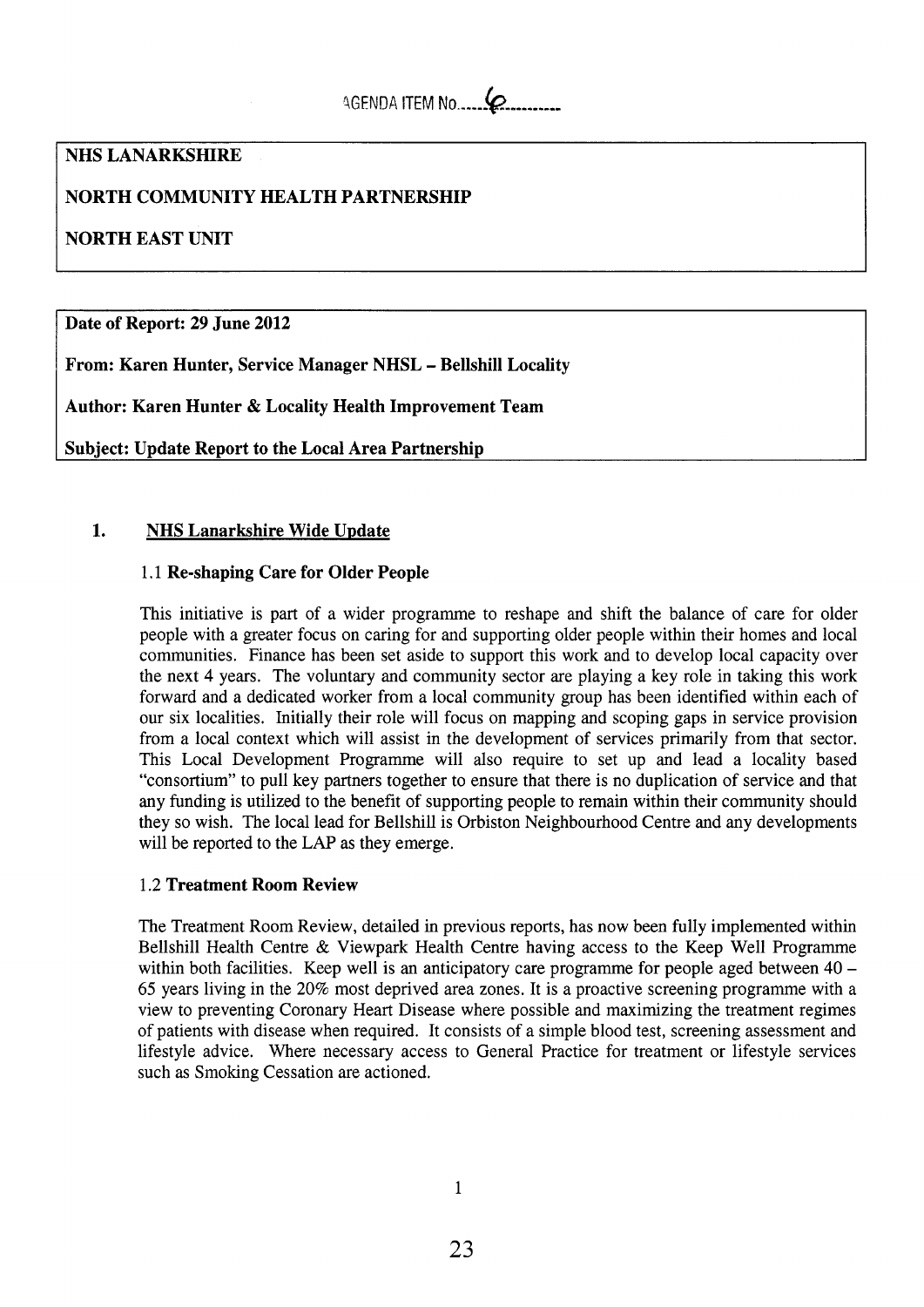# 2. Locality Update

The Locality hosted a speed networking event on behalf of the Locality Health & Care Partnership on 19 May, 2012 to raise awareness of the specialist nursing provision available in the locality. The focus of the day was to increase knowledge, awareness and understanding of the core long term conditions service provision and specialist nursing provision available.

In addition to ensure a wide range of information was available on the day, organisations were invited to set up information stalls and take part in the event.

Staff were able to meet specialist nurses via speed networking on facilitated tables. Services represented included cancer; respiratory; diabetes; stroke; District Nursing; older peoples; Cardiac.

Early feedback has proven very positive from both attendees and facilitators.

## **3. Health Improvement Update**

#### 3.1 **Detecting Cancer early**

When compared to other European countries and in particular the Nordic countries, 5-year survival following a cancer diagnosis is below the average. When this data is analysed further it appears that most of the excess mortality occurs in the first year following diagnosis. Excess mortality is due to advanced disease at presentation, although there is also some evidence to suggest that co-morbidity may also be a factor. In addition, there is expected to be an increase in the incidence of cancer in Scotland as a result of the ageing population.

To address this a new Scottish Government programme "Detecting Cancer Early" has been launched to improve the 5 year survival rate for people in Scotland diagnosed with cancer.

The following objectives will contribute to the aim of the programme:

- **e**  To increase the proportion of people with stage 1 disease at diagnosis
- *0*  To improve informed consent and participation in national cancer screening programmes to help detect cancer earlier and improve survival rates
- To raise the public's awareness of the national cancer screening programmes and also the  $\bullet$ early signs and symptoms of cancer to encourage them to **seek** help earlier
- **e**  To work with GPs to promote referral or investigation at the earliest reasonable opportunity for patients who may be showing a suspicion of cancer whilst making the most efficient use of NHS resources and avoiding adverse impact on access
- To ensure there is sufficient capacity in the screening programmes to meet the expected  $\bullet$ increase in those choosing to take part
- To ensure that imaging, diagnostic departments and treatment centres are prepared for an increase in the number of patients with early disease requiring treatment
- To strengthen data collection and performance reporting within NHS Scotland to ensure progress continues to be made on improving cancer diagnosis, treatment, referral and survival.
- To facilitate further evaluation of the impact of public awareness campaigns on the stage of cancer at presentation and to contribute to research that establishes evidence for the link between late presentation and survival deficit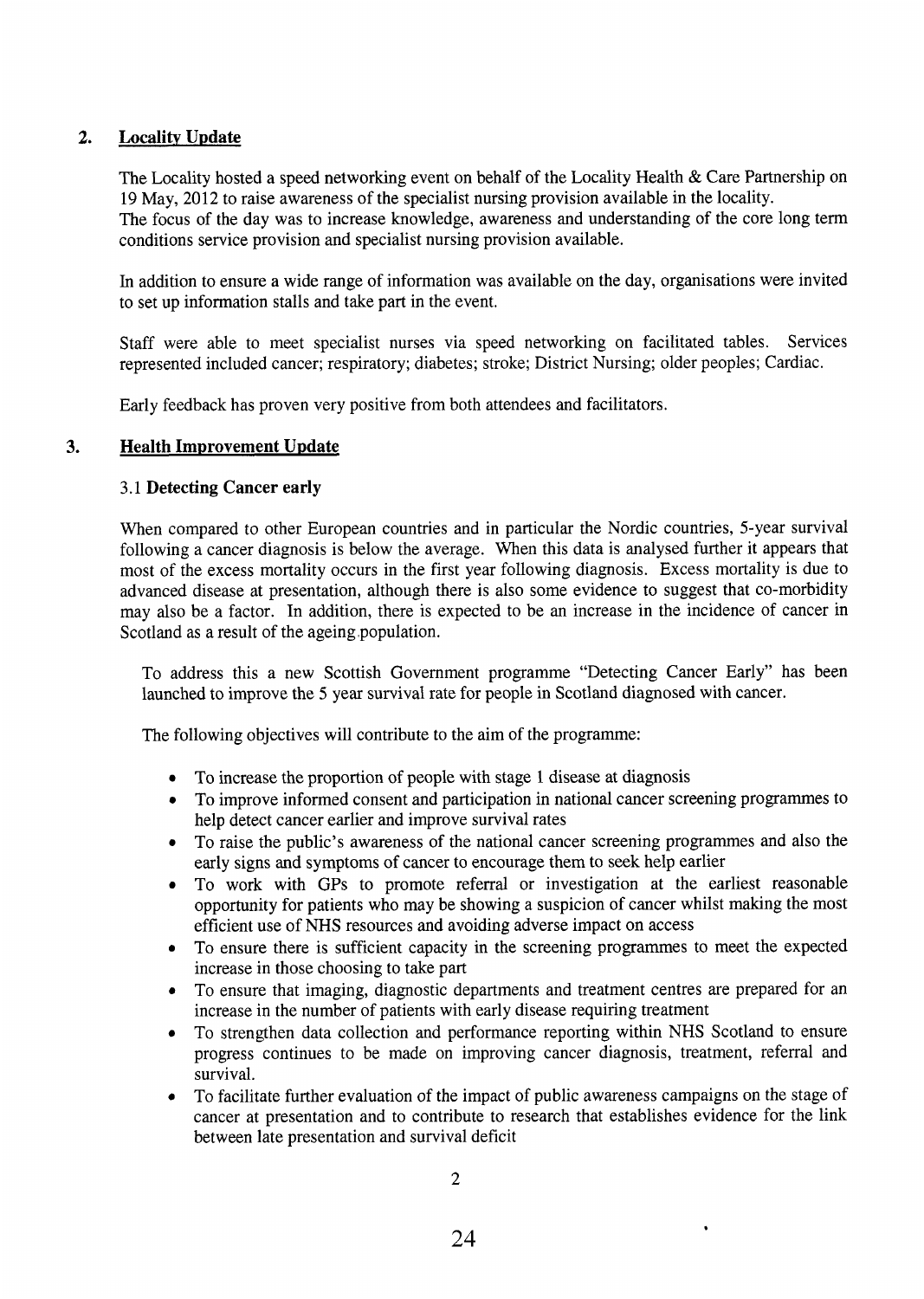This programme is supported by a new cancer HEAT target:

HEAT target: By end of December 2015, to achieve a 25% increase over the baseline proportion of those diagnosed and treated in the first stage of cancer (for the three types combined: breast, colorectal and lung).

High levels of socio-economic deprivation have led to particular areas of Lanarkshire having low uptake for all three cancer screening programmes. Mortality rates from cancer in the 10% most deprived areas are around 1.5 times those in the 10% least deprived areas *(Equally Well: Report of the Ministerial Taskforce on Health Inequalities).* This target will encourage NHS Boards to scrutinize differences in survival rates among different groups (gender, race, affluence) and identify those groups where the most effort at targeted interventions (eg to improve uptake of screening) will yield the biggest impact on target compliance. Examples of such interventions have used programmes grounded in local communities where people support each other and where people are provided with the information about symptoms that enable them to make the informed choices about seeking help.

Each of the cancer screening programmes is likely to undergo significant development/change in the next few years.

## *3.2* **Well Connected**

Well Connected, launched in February 2012, is Lanarkshire's social prescribing programme that makes it easy for people to take part in and benefit from activities and services that we know can improve wellbeing. There are eight Well Connected areas:

- Physical Activity and Leisure (including outdoors)
- Volunteering
- Employment
- Arts, Creativity and Culture
- Welfare and Benefit Advice
- Life Long Learning/Training
- Healthy Reading
- Stress Less Classes

## **Supporting Resources**

Information on the Well Connected Programme and how to access each of the eight areas is available in the form of an A5 booklet, poster and concertina cards.

## **Stress Less Classes**

The Stress Less Classes provides an evidence based model for supporting the management and or prevention of mental ill health and promotion of wellbeing. The programme consists of six structured classes based on the cognitive behavioural model, enabling participants to develop skills and techniques to manage common mental health issues caused by modem day living highlighted in Steps for Stress.

Each of the six sessions lasts 90 minutes. A minimum of two courses will be run over the year in each locality, offering day and evening sessions. The classes took place during April and May at the Bellshill Cultural Centre with the next course planned for August. The daytime classes have been popular with around 35 attending and 16 attending the evening sessions. They will be delivered by